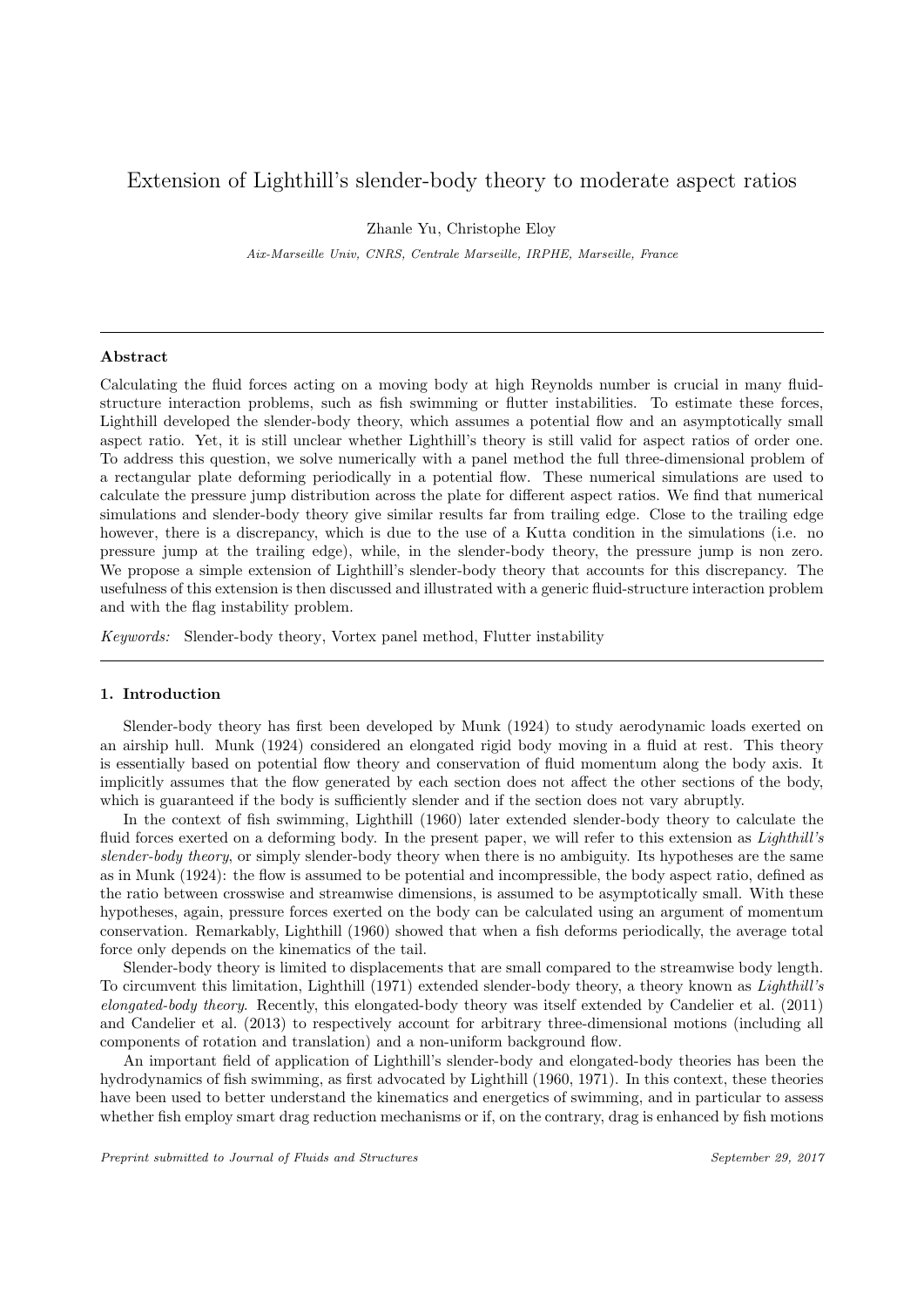(Alexander, 1977; Webb, 1975; Videler, 1981; Ehrenstein and Eloy, 2013). To give an unbiased review of the field, we should also mention that some authors criticized Lighthill's theories, arguing that these potential approaches tend to overestimate forces (Hess and Videler, 1984; Anderson et al., 2001; Shirgaonkar et al., 2009). Lighthill's slender-body has also been applied to engineering problems, such as the flutter instability (Lemaitre et al., 2005), or energy harvesting (Singh et al., 2012; Michelin and Doaré, 2013). Note that Lighthill's slender-body theory should not be confused with the low-Reynolds-number slender-body theory (e.g., Lauga and Powers, 2009), even if —to add to the confusion— Lighthill also contributed to this field (Lighthill, 1976).

A significant limitation of Lighthill's slender-body theory is that it is only applicable to bodies of asymptotically small aspect ratios. In the context of the flutter instability, one of us addressed this limitation by developing a spectral approach (Eloy et al., 2007, 2008). In essence, the potential flow problem is first solved in the Fourier space for any aspect ratio; then, an inverse Fourier transform is applied to come back to real space. Unfortunately, this approach is limited to body with a rectangular planform and its implementation is not as simple as Lighthill's slender-body theory. The objective of the present study is to examine a alternative analytical method to treat bodies with moderate aspect ratios.

Another important drawback of Lighthill's slender-body theory is that it is not compatible with a Kutta condition at the trailing edge. Indeed, the Kutta condition (Crighton, 1985), even for unsteady flows, requires that the pressure jump across the lifting surface is zero at the trailing edge. In Lighthill's slenderbody theory, not only the force at the trailing edge is finite, but its value is the only relevant quantity if one is interested in the average total force for a periodic motion.

This paper is organized as follows. In §2, we will recall how the lifting-surface problem is stated and we will describe an asymptotic solution of this problem valid in the limit of small aspect ratios. In §3, we will present a panel method in the frequency domain, aimed at solving the same problem numerically. An alternative analytical approach, also valid in the limit of small aspect ratios and called the approximate solution, will then be presented in §4. The mathematical derivation of this approximate solution may be less rigorous than the derivation of the asymptotic solution, but it is much simpler to implement and it provides an straightforward and useful correction to slender-body theory. The merits of these two different methods will be compared to slender-body theory and to the numerical panel method in §5 through a generic fluid-structure interaction problem and through the analysis of the flutter instability of a cantilever flexible plate. Finally, these results will be summarized and discussed in §6.

#### 2. Asymptotic solution of the lifting-surface integral

Consider a uniform, incompressible, and irrotional flow of velocity U over a flexible plate deforming periodically with angular frequency  $\Omega$  (Fig. 1). In a Cartesian coordinate system  $(OXYZ)$ , the incoming fluid of density  $\rho$  is flowing along X, and the flexible surface is deforming around the reference plane  $Z = 0$ . The periodic deformation of the plate is described by the complex displacement  $Z(M_0, T) = h(M_0)e^{i\Omega T}$ , where  $M_0$  is a point in the plane  $Z = 0$ . The displacement is assumed sufficiently small such that (1) vortex sheets attached to the flexible surface and shed in the wake can be represented by their projections onto the reference plane, respectively S and  $\Sigma$  (Fig. 1); (2) the flow induced by the motion of the flexible plate can be considered as a periodic perturbation of the incident flow. For the sake of simplicity, the complex factor  $e^{i\Omega T}$  will be omitted for all unsteady quantities. The point  $M_0$  will represent an arbitrary point in the plane S, the point M will be in S or  $\Sigma$ , and Q will be a point in the volume, outside S and  $\Sigma$ .

Because we assume a potential flow, a perturbation potential  $\Phi$  can be defined such that the total velocity field is given by  $U + \nabla \Phi$ . Because the flow is incompressible,  $\Phi$  obeys a Laplace equation with a kinematic Neumann boundary condition given by the impermeability on the plate

$$
\Delta\Phi(Q) = 0, \quad \text{with} \quad \partial_Z \Phi(M_0) = W(M_0) = D(h(M_0)), \quad \text{and } D = i\Omega + U\partial_X,\tag{1}
$$

where W is the imposed  $Z$ -component of the flow velocity, called the downwash, and  $D$  is the convective derivative. Note that the Z-derivative of  $\Phi$  has no definition on S, hence, we define

$$
\partial_z \Phi(M_0) = \lim_{Z_Q \to 0^{\pm}} \partial_z \Phi(Q), \tag{2}
$$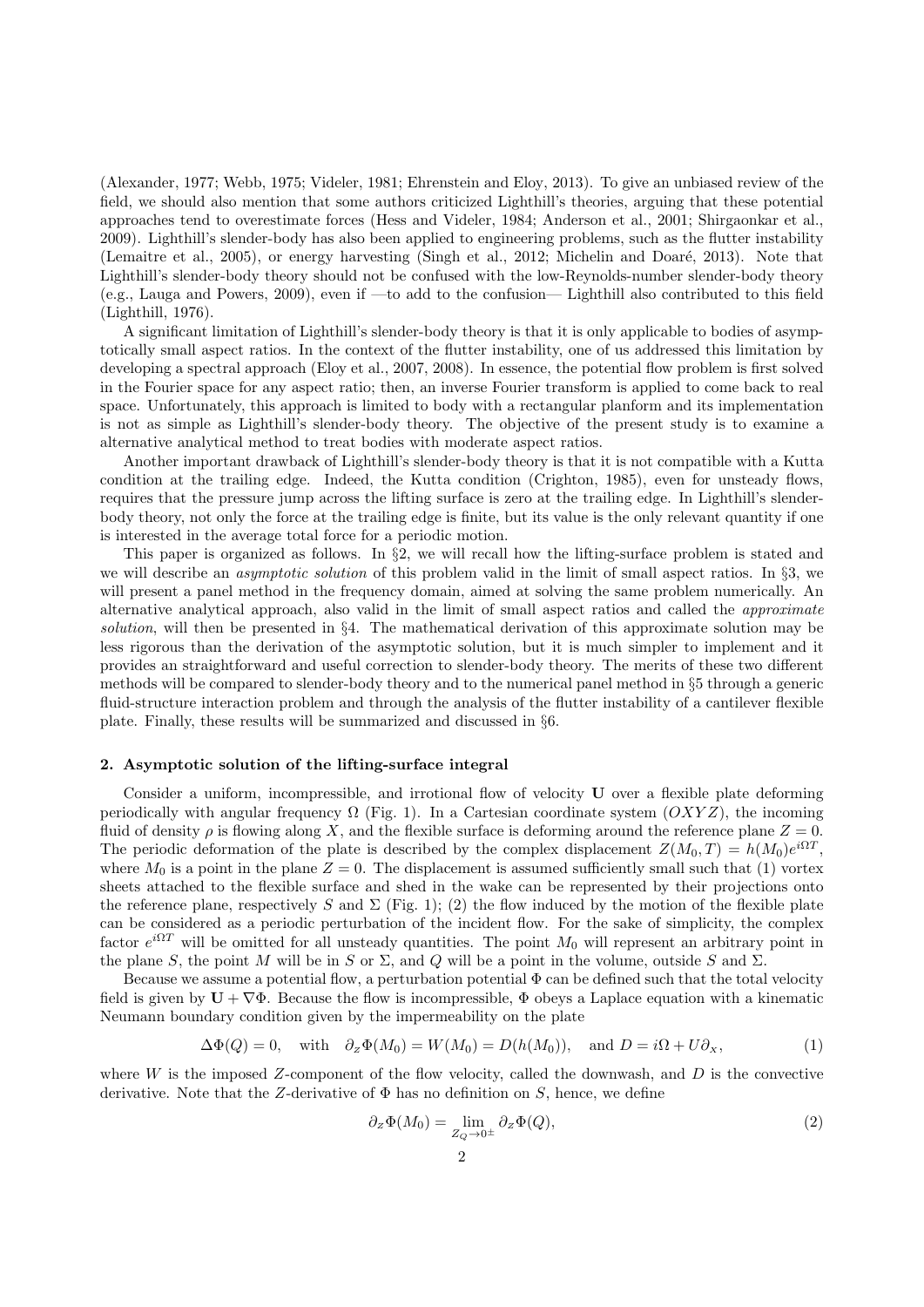

Figure 1: Schematic representation of the lifting-surface problem. A flexible plate, with chord  $2L$  and span  $2H$ , is deforming periodically in an incoming flow U.

where  $M_0$  is the projection of Q onto the reference plane. Physically, this definition simply states that the Z-component of flow velocity is a continuous function, including in  $Z = 0$ .

Equation (1) can be solved by means of the Green's representation theorem (Morse and Feshbach, 1953). For any point  $Q$ , the potential  $\Phi$  can be written as

$$
\Phi(Q) = -\int_{S+\Sigma} [\Phi](M) \frac{\partial}{\partial Z_M} G(M, Q) \mathrm{d}S_M,\tag{3}
$$

where  $[\Phi]$  is the jump of  $\Phi$  across S, and  $G(M, Q)$  is the Green's function of the three-dimensional Laplace equation:

$$
[\Phi](M) = \Phi(X_M, Y_M, 0^+) - \Phi(X_M, Y_M, 0^-), \tag{4}
$$

$$
G(M,Q) = -\frac{1}{4\pi|MQ|}.\tag{5}
$$

The Neumann boundary condition is imposed by applying Z-derivative operator onto Eq. (3) and taking the limit  $Z_Q \to 0^{\pm}$ . This yields

$$
W(M_0) = \lim_{Z_Q \to 0^{\pm}} \int_{S+\Sigma} [\Phi](M) \frac{\partial^2}{\partial Z_Q \partial Z_M} G(M, Q) \mathrm{d}S_M, \tag{6}
$$

where  $M_0$  is the projection of  $Q$  onto the reference plane. The existence of this limit is guaranteed physically, and it can be evaluated by exchanging the limit and integral operators

$$
W(M_0) = \oint_{S+\Sigma} [\Phi](M) K(M, M_0) \mathrm{d}S_M,\tag{7}
$$

with

$$
K(M, M_0) = \lim_{Z_Q \to 0^{\pm}} \frac{\partial^2}{\partial Z_Q \partial Z_M} G(M, Q) = \frac{1}{4\pi |M M_0|^3}.
$$
 (8)

The above exchange of operators is only permitted when the integral is taken in the finite-part sense of Hadamard (1923) (represented by the cross on the integral sign). In this case, the singular integral in Eq. (7), usually called the lifting-surface integral exists and can, in principle, be calculated, as it has been shown by Mangler (1951) and Brandao (1987).

Assuming the potential jump  $[\Phi]$ , solution of Eq. (7), is found, the pressure jump across the plate,  $[P]$ , can be calculated with the linearized unsteady Bernoulli equation

$$
[P](M_0) = -\rho D[\Phi](M_0).
$$
\n(9)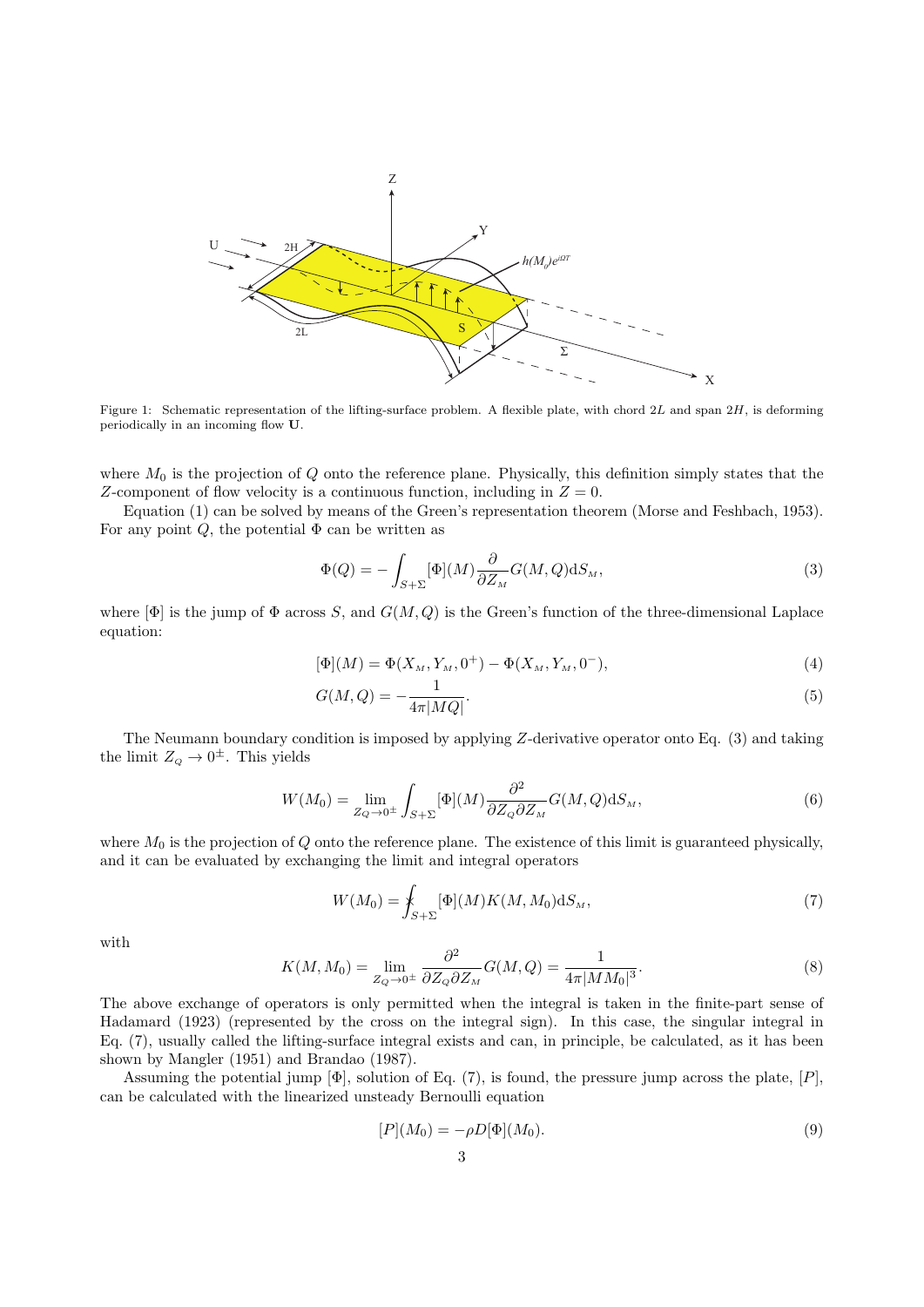The downwash W is related to the unknown potential jump  $[\Phi]$  through a lifting-surface integral (7). Mathematically, this is a Fredholm integral equation of the first kind with a hypersingular kernel  $K(|MM_0|)$ . The inversion of Eq. (7) is the essential part of a lifting-surface problem. For a lifting surface of arbitrary geometry, the analytic inversion is generally impossible. In this case, numerical techniques have to be used. Popular approaches include panel methods, such as the vortex-lattice method (Katz and Plotkin, 2001), or the doublet-lattice method (Albano and Rodden, 1969). However, if the aspect ratio of the lifting surface is asymptotically small or large, specific analytic methods such as the Matched Asymptotic Expansion can be used (Guermond, 1987; Kida and Miyai, 1978; Eloy et al., 2010).

In the limit of asymptotically small aspect ratios, the leading order and the first order correction of the force (per unit chord length) exerted by the plate onto the fluid have been explicitly given in Eloy et al. (2010)

$$
F_0(X) = D(\rho \pi H^2 W(X)),\tag{10}
$$

$$
F_1(X) = D\left\{\frac{\rho \pi H^4}{4} \left[ \left( \ln \frac{4}{A} - \frac{3}{4} \right) W''(X) + \oint_{-L}^{\infty} \frac{W(X_M)}{|X - X_M|^3} dX_M \right] \right\},
$$
(11)

where H is the semi-span, L the semi-chord, and  $A = H/L$  the aspect ratio. In the following, we will refer to this approach as the *asymptotic solution*. The zero<sup>th</sup> order expression in Eq. (10) is strictly equivalent to Lighthill's slender-body theory, although the derivation proposed by Lighthill (1960) is far more elegant. The factor  $(\rho \pi H^2)$  represents the added mass of fluid per unit chord, and Eq. (10) simply expresses that the force is the rate-of-change of the fluid momentum. One of the objectives of the present paper is to assess whether the first order correction given by Eq. (11) improves the accuracy of the fluid force, especially for lifting surfaces of moderate aspect ratios. To do so, we need a reference value of the lifting force that will be computed with a panel method, as explained in the next section.

#### 3. Panel method in the frequency domain

The panel method is a numerical method that can be used to invert the lifting-surface integral equation and calculate the aerodynamic loads. Since we assume here that the displacement of the moving surface is periodic and small, some simplifications can be made to reduce the computational costs. More details about the classic panel method can be found in Katz and Plotkin (2001).

First, the boundary layer and wake vortex sheet are modeled by vortex rings placed on S and  $\Sigma$ , respectively. The impermeability condition is enforced on S instead of the actual moving surface. The discretizing grid is shown in Fig. 2. The indices i, j, or sequential counter  $k = (i - 1) \times N_s + j$ , are used to track the location of a vortex ring (or a collocation point).

Second, the unsteady quantities are expressed with the complex factor  $e^{i\Omega T}$ . Thus, the normal vector  $n_{i,j,T}$  defined at the collocation point can be written as

$$
\mathbf{n}_{i,j,T} \simeq (-\frac{\partial h}{\partial X} e^{i\Omega T}, -\frac{\partial h}{\partial Y} e^{i\Omega T}, 1).
$$
 (12)

The circulation of a vortex ring is equal to

$$
\Gamma_{i,j,T} = \Gamma_{i,j} e^{i\Omega T}, \quad 1 \le i \le N_c, \quad 1 \le j \le N_s. \tag{13}
$$

In order to fulfill the Kutta condition and enforce zero pressure jump across the wake vortex sheet  $\Sigma$ , the circulation of a wake vortex ring is given by

$$
\Gamma_{i,j,T} = \Gamma_{N_c,j} e^{i\Omega(T - (i - N_c)\Delta c/U)}, \quad N_c + 1 \le i \le N_w, \quad 1 \le j \le N_s,
$$
\n(14)

where  $\Delta c$  is the chordwise length of vortex rings (Fig. 2). The above equation implies that wake vortices are first generated at the trailing edge and then advected downstream with velocity U without changing circulation.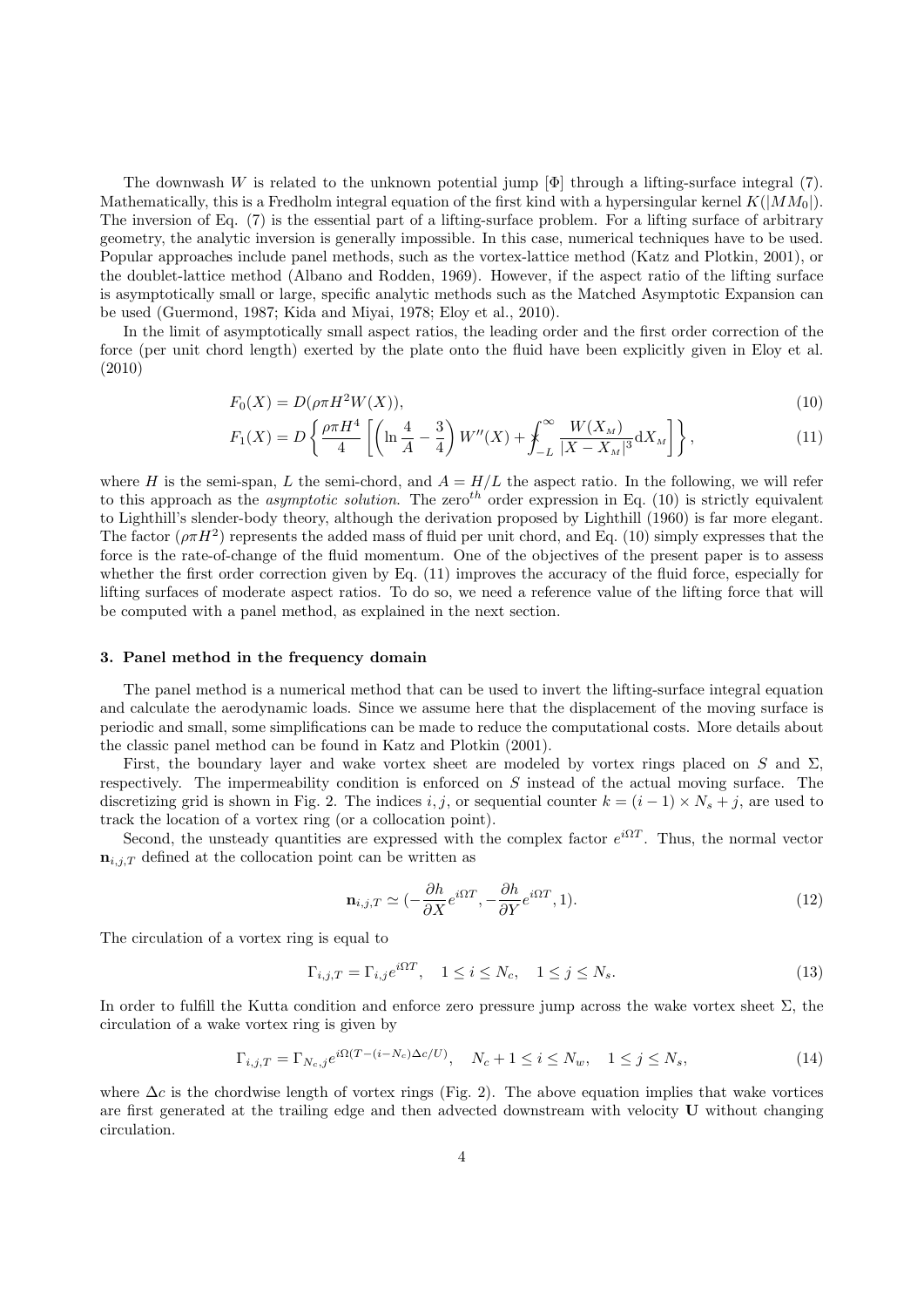

Figure 2: Representation of the numerical panel method used to solve in the frequency domain the lifting-surface equation.

As a consequence of previous simplifications, the complex factor  $e^{i\Omega T}$  in the linear system can be omitted, and the impermeability condition for all collocation points on S becomes independent of time. The discrete form of the system is

$$
\mathbf{M}_a \mathbf{\Gamma} = \mathbf{R},\tag{15}
$$

where  $\mathbf{M}_a$  is the influence matrix, the vector  $\boldsymbol{\Gamma}$  contains the unknown circulations of all vortex rings on S, and the elements of  $\bf{R}$  are the values of the downwash at the collocation points (see Eq. 1). Equation (15) can be viewed as the discrete form of the lifting-surface integral (7).

The coefficients of the influence matrix  $\mathbf{M}_a$  are given by

$$
a_{kl} = \begin{cases} a_{kl}^* & \text{(if } l \text{ is not on the trailing edge)},\\ a_{kl}^* + b_{kl} & \text{(if } l \text{ is on the trailing edge)}, \end{cases}
$$
(16)

where the details of the coefficients  $a_{kl}^*$  and  $b_{kl}$  can be found in Katz and Plotkin (2001). The coefficients  $a_{kl}^*$  represent the Z-component of the flow velocity at the collocation point k induced by the vortex ring l with unit circulation, and the coefficients  $b_{kl}$  are the Z-component of the velocity induced by all wake vortex rings, which result from the advection of the trailing edge vortex ring  $l$  (see Eq. 14).

The circulations of vortex rings on  $S$  can be computed by inverting the linear system (15). We then calculate the pressure jump by applying a discretized version of the linearized Bernoulli equation (9). The advantage of the present approach is that the whole computation needs to be executed only once for a periodic lifting-surface problem (there is no time-marching). The computational costs are thus reduced compared to a classic unsteady panel method (Katz and Plotkin, 2001). This approach will be used to compute the aerodynamic forces exerted on a moving flexible plate. These computations will serve as reference values to assess the validity of our analytic asymptotic approaches.

# 4. Approximate solution of the lifting-surface integral

To begin with, we re-formulate the lifting-surface integral in terms of the acceleration potential  $\Psi =$  $-P/\rho = D(\Phi)$  (we simply use the linearized unsteady Bernoulli equation (9)). Applying the linear differential operator D to Eq. (1) yields a Laplace problem for  $\Psi$  with Neumann boundary conditions

$$
\Delta\Psi(Q) = 0, \quad \text{with} \quad \partial_Z \Psi(M_0) = D(W(M_0)). \tag{17}
$$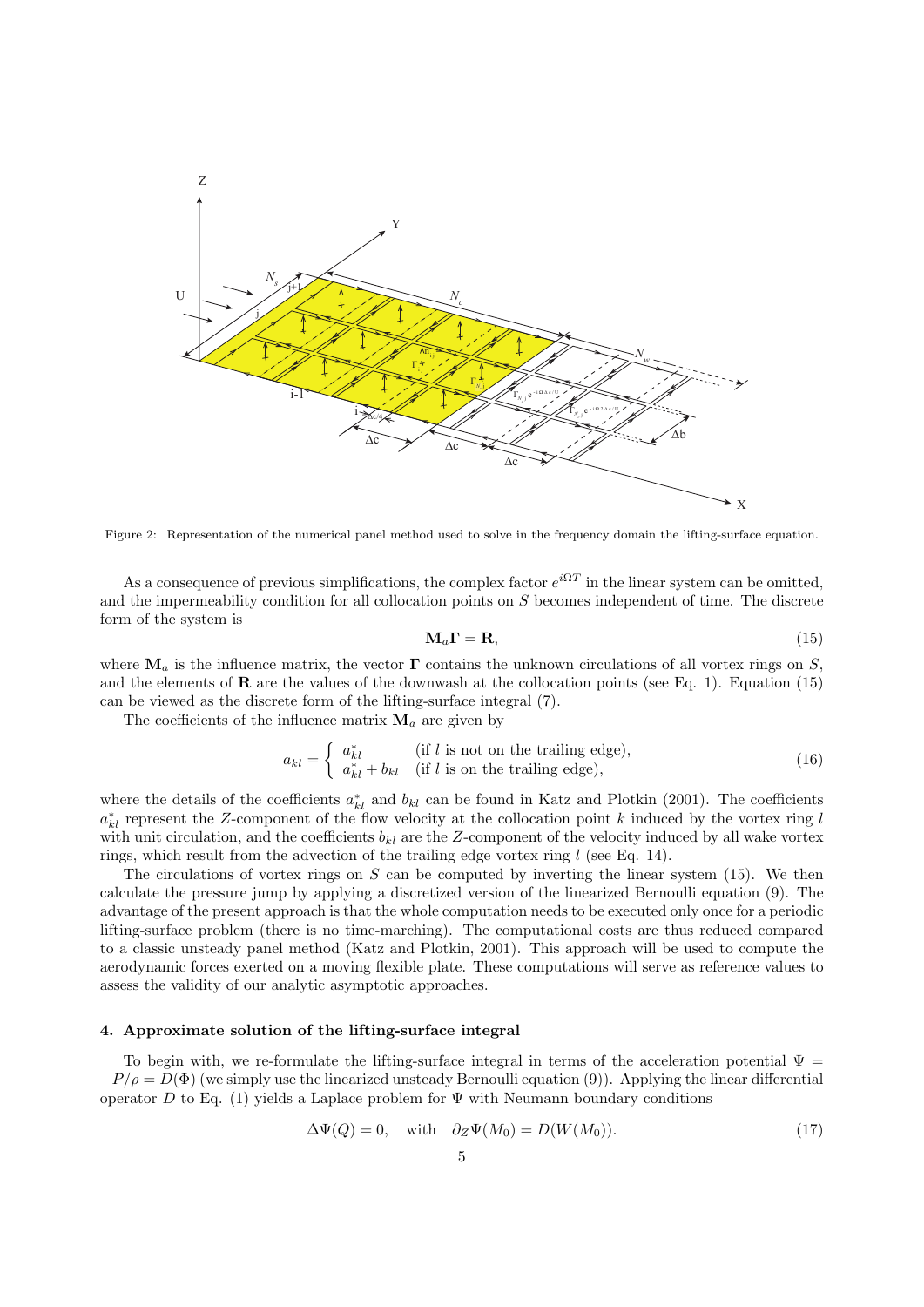As described in section 2, the solution of Eq. (17) can be found by using the Green's representation theorem (Morse and Feshbach, 1953), and the Neumann boundary condition can be enforced by applying the Z-derivative operator to  $\Psi$  and taking the limit  $Z_Q \to 0$ . Using this method, the lifting-surface integral is expressed in terms of the acceleration potential jump

$$
D(W(M_0)) = \oint_{S} [\Psi](M)K(|MM_0|) \mathrm{d}S_M, \tag{18}
$$

where  $[\Psi]$  is the acceleration potential jump across S, and K is the kernel function given by Eq. (8). Note that, contrary to the lifting-surface integral for the pressure jump given by (7), here the integral can be taken over S only, and not  $S + \Sigma$ , because the acceleration potential jump is zero in the wake. However, just like Eq. (7), there is no general method to invert this Fredholm integral problem. In this section, we will seek an approximate solution instead.

In order to facilitate the solving procedure, the following dimensionless variables are introduced

$$
x = \frac{X_{M_0}}{L}, \quad \xi = \frac{X_M}{L}, \quad y = \frac{Y_{M_0}}{H}, \quad \eta = \frac{Y_M}{H},
$$
  

$$
[\psi] = \frac{[\Psi]}{U^2}, \quad w^* = \frac{D(W)L}{U^2}, \quad t = \frac{TU}{L}, \quad \omega = \frac{\Omega L}{U}.
$$
 (19)

Separating the chordwise and spanwise integration, Eq. (18) can be written

$$
w^*(x, y) = \frac{A}{4\pi} \oint_{-1}^{1} I(x, \epsilon) d\eta,
$$
\n(20)

with

$$
I(x,\epsilon) = \int_{-1}^{1} \frac{[\psi](\xi,\eta)}{[(\xi-x)^2 + \epsilon^2]^{3/2}} d\xi,
$$
\n(21)

where  $\epsilon = A(\eta - y)$  is asymptotically small. Assume  $[\psi](\xi, \eta)$  is analytic with respect to  $\xi$ , it can be approximated by a Taylor series

$$
[\psi](\xi,\eta) = [\psi](x,\eta) + \partial_x[\psi](x,\eta)(\xi - x) + \cdots \tag{22}
$$

Because its kernel is large when  $\xi \approx x$ , the integral  $I(x, \epsilon)$  can be approximated by conserving only the zero<sup>th</sup> order term in Eq.  $(22)$ , and inserting it into Eq.  $(21)$ . This leads to

$$
I(x,\epsilon) = \frac{1}{\epsilon^2} \left( \frac{1+x}{[(1+x)^2 + \epsilon^2]^{1/2}} + \frac{1-x}{[(1-x)^2 + \epsilon^2]^{1/2}} \right) [\psi](x,\eta).
$$
 (23)

Noting that the pressure jump must be zero at the side edges (i.e.  $[\psi](x, -1) = [\psi](x, 1) = 0$ ), an integration by parts of Eq. (20) yields

$$
w^*(x,y) = \frac{1}{4\pi A} \int_{-1}^1 \frac{b}{\eta - y} \partial_\eta[\psi](x,\eta) d\eta,
$$
 (24)

with

$$
b = \frac{[(1+x)^2 + A^2(\eta - y)^2]^{1/2}}{1+x} + \frac{[(1-x)^2 + A^2(\eta - y)^2]^{1/2}}{1-x},
$$
\n(25)

where the Cauchy principal value of the integral should be taken (indicated by the horizontal bar across the integral sign). The integral problem given by Eq. (24) could be inverted in the limit of small A. However, this would give a solution identical to the asymptotic solution presented in §2. Here, we use a different approach. We approximate this integral by first rewriting  $\partial_n[\psi](x,\eta)$  as

$$
\partial_{\eta}[\psi](x,\eta) = b^* \partial_{\eta}[\psi^*](x,\eta), \quad \text{with} \quad b^* = 2/\left\{1 + \frac{[(1-x)^2 + A^2/4]^{1/2}}{1-x}\right\}.
$$
 (26)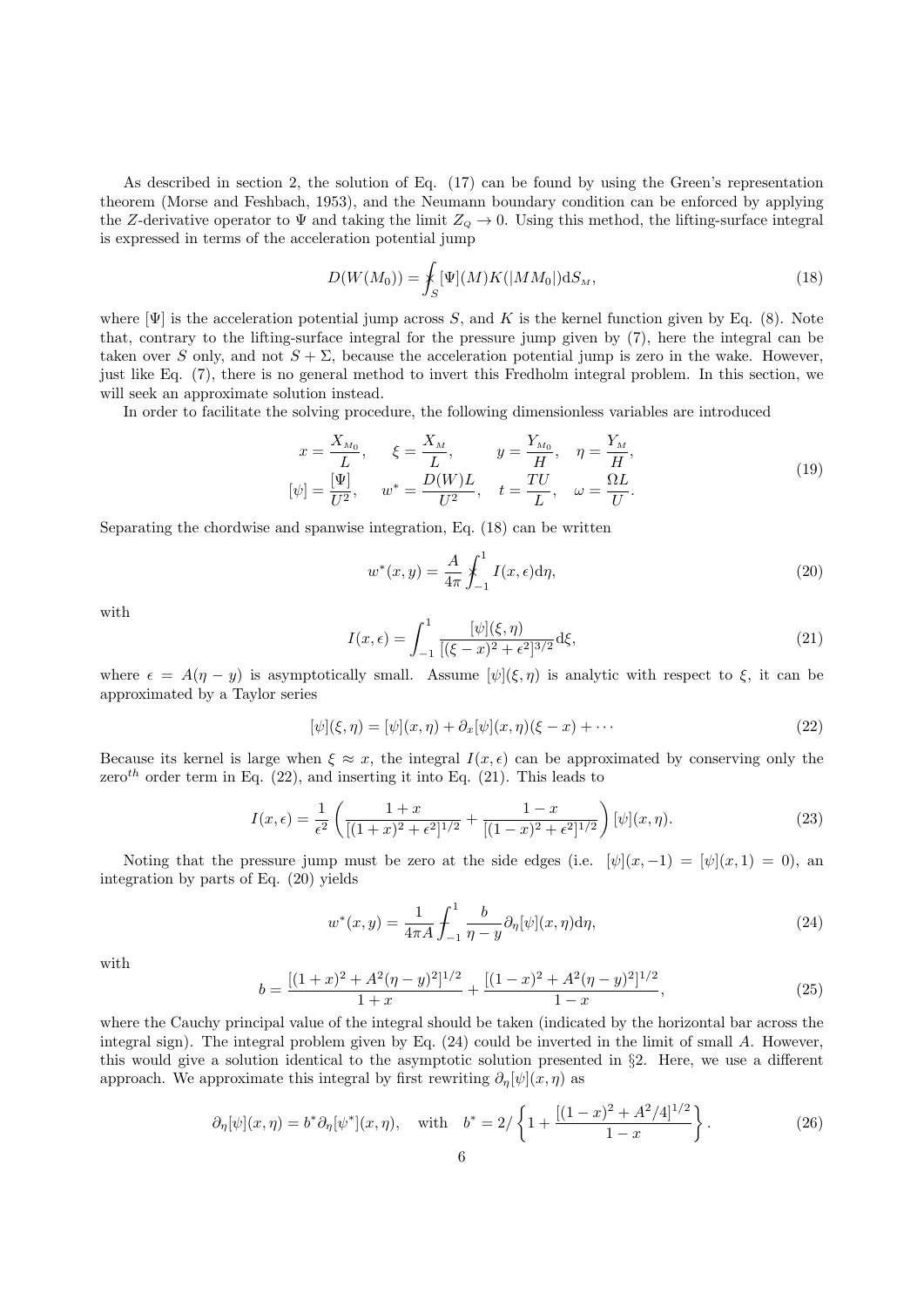

Figure 3: The factor  $b^*$  as a function of chordwise coordinate for various aspect ratios.

The function  $b^*(x)$  is chosen such that  $b \times b^*$  is approximately equal to 2, which is indeed true far from the leading edge and when  $(\eta - y)^2$  is approximated by the value 1/4 (Fig. 3). Using this approximation (i.e.  $b \times b^* \approx 2$ ) and inserting it into Eq. (24), the integral problem is transformed into

$$
w^*(x,y) \simeq \frac{1}{2\pi A} \int_{-1}^1 \frac{1}{\eta - y} \partial_\eta[\psi^*](x,\eta) d\eta.
$$
 (27)

The above manipulations and approximations have led to an inverse problem where the kernel no longer depends on x and the unknown no longer depends on y. Equation  $(27)$  is a Carleman-type singular integral equation (Carleman, 1922) that can be inverted and whose solution  $\partial_{\eta}[\psi^*](x,\eta)$  is given by (Muskhelishvili, 1958; Tuck, 1980)

$$
\partial_y[\psi^*](x,y) = -\frac{2A}{\pi\sqrt{1-y^2}} \int_{-1}^1 \frac{\sqrt{1-\eta^2}w^*(x,\eta)}{\eta-y} d\eta + \frac{C_0}{\sqrt{1-y^2}},\tag{28}
$$

where the constant  $C_0$  can be found by enforcing that the pressure jump is zero at the side edges. Integrating Eq. (28), using Eq. (26), and integrating with respect to y, the pressure jump  $[\psi]$  can be calculated. This approximate solution of the lifting-surface integral equation will be referred to as the approximate solution.

To give a clearer view of the solving procedure, we will consider a particular case: a flexible surface whose displacement only depends on  $x$  (i.e.  $w^*$  is a function of  $x$  only). Using Eq. (28) and the boundary condition on the side edges, we obtain

$$
\partial_y[\psi](x, y) = 2Ab^* w^*(x) \frac{y}{\sqrt{1 - y^2}}.
$$
\n(29)

And a simple integration gives the leading-order acceleration potential jump, which can be written in dimensional terms as

$$
[P](X,Y) = 2\rho b^* D(W(X)) \sqrt{H^2 - Y^2}.
$$
\n(30)

Now integrating Eq. (30) between  $-H$  and H gives the force per unit chord length exerted on the fluid

$$
F_0^a(X) = b^* \rho \pi H^2 D(W(X)).
$$
\n(31)

This equation is very similar to the results of Lighthill's slender-body theory, recalled in Eq. (10), except for the factor  $b^*$ , which is plotted in Fig. 3 as a function of x. It can readily be seen that  $b^*$  is approximately 1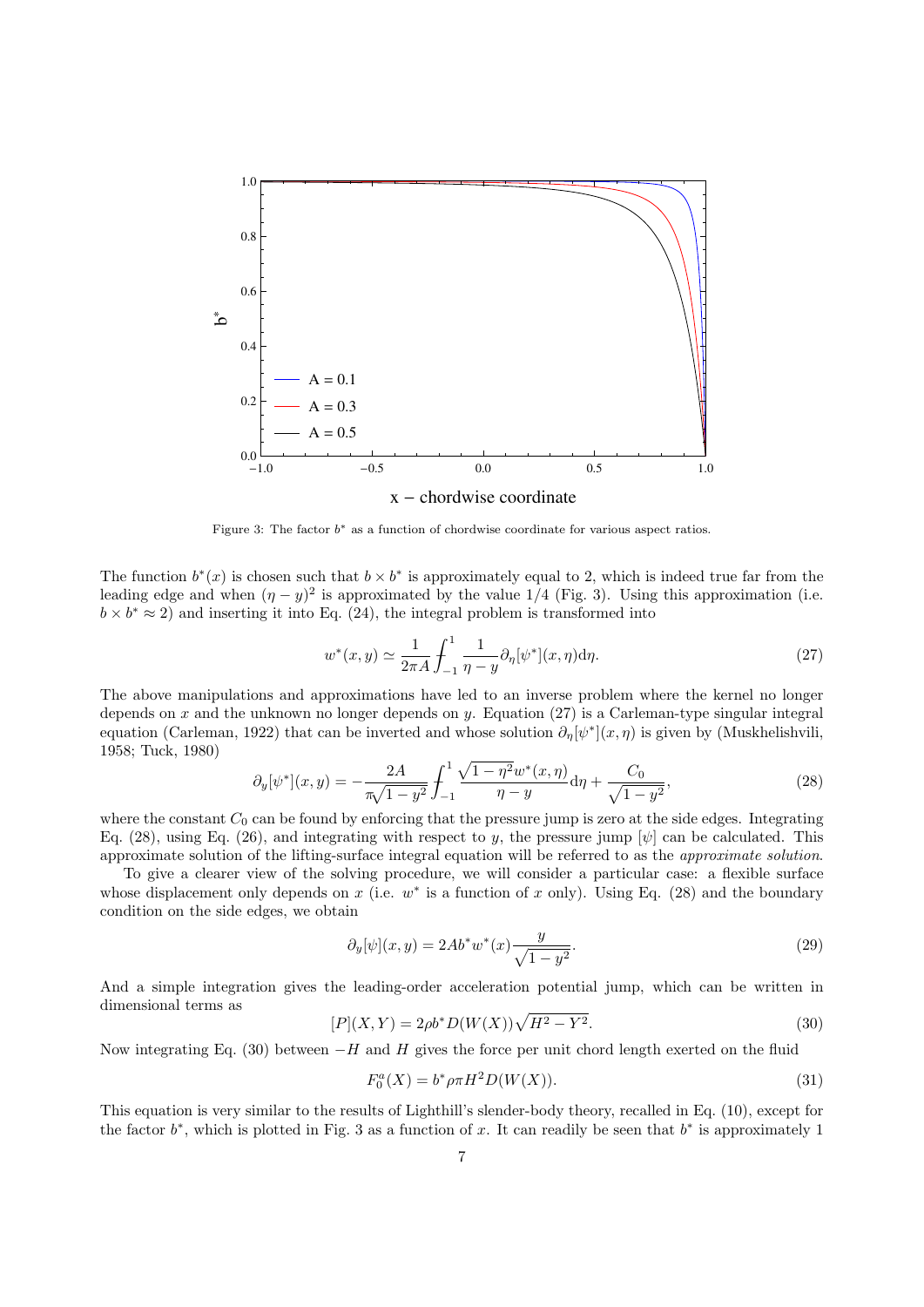

Figure 4: Real and imaginary parts of numerical (a, b) and approximate (c, d) pressure jump distribution. The aspect ratio is  $A = 0.1$ , the reduced frequency is  $k = 0.5$ , and the displacement is the first eigenmode of a clamped-free beam in vacuo. The computation takes about 30 CPU minutes, with  $N_c = 900$ ,  $N_s = 90$ ,  $N_w = 1800$  (convergence tests have shown that the error is less than  $1\%$ ).

far from the trailing edge. At the trailing edge,  $b^*$  is exactly zero, which is what is expected from the Kutta condition. In between, in a region whose chordwise length scales as the inverse of the span, the factor  $b^*$ varies continuously between 1 and 0. In other words, the present approximate solution, given by Eq. (31), is equivalent to Lighthill's slender-body theory far from the trailing edge, but a correction is introduced near the trailing edge to fulfill the Kutta condition. We will now try to assess the benefits of this approach by comparing its results to the asymptotic solution introduced in section 2 and to the numerical calculations obtained through a panel method described in section 3.

## 5. Comparison between numerical and analytical results

#### 5.1. Generic fluid-structure interaction problem

To assess the validity of the approximate solution, given in Eqs. (30) and (31), we consider a flexible plate with prescribed lateral motion. The leading edge of the surface is clamped at  $X = 0$ , while the trailing edge is free at  $X = 1$  (Fig. 1). We choose the lateral displacement to be the first eigenmode of a clamped-free Euler–Bernoulli beam in vacuo (Païdoussis, 1998, 2004). The reduced frequency is defined as  $k = \Omega L/U$ and, for simplicity, the pressure jump will be normalized by  $\rho U^2$ . The aspect ratio of the flexible plate is first set to  $A = 0.1$ . The distribution of real and imaginary parts of pressure jump derived respectively from the panel method (section 3) and the approximate solution (Eq. 30) are plotted in Fig. 4.

Focusing first only on the real parts of the pressure jumps (panels a and c in Fig. 4), we can see that the numerical and approximate pressure jump both exhibit an elliptical distribution in the spanwise direction, with zero pressure jump at the side edges  $(Y = 0 \text{ or } Y = 0.1)$ . A leading edge singularity is clearly visible in the numerical results (Fig. 4a), but not apparent in the approximate solution (Fig. 4c). Apart from this discrepancy near the leading edge ( $0 \le X \le 0.1$ ), both approaches give similar results. The same conclusion can be reached for the imaginary parts of pressure jumps (panels b and d in Fig. 4).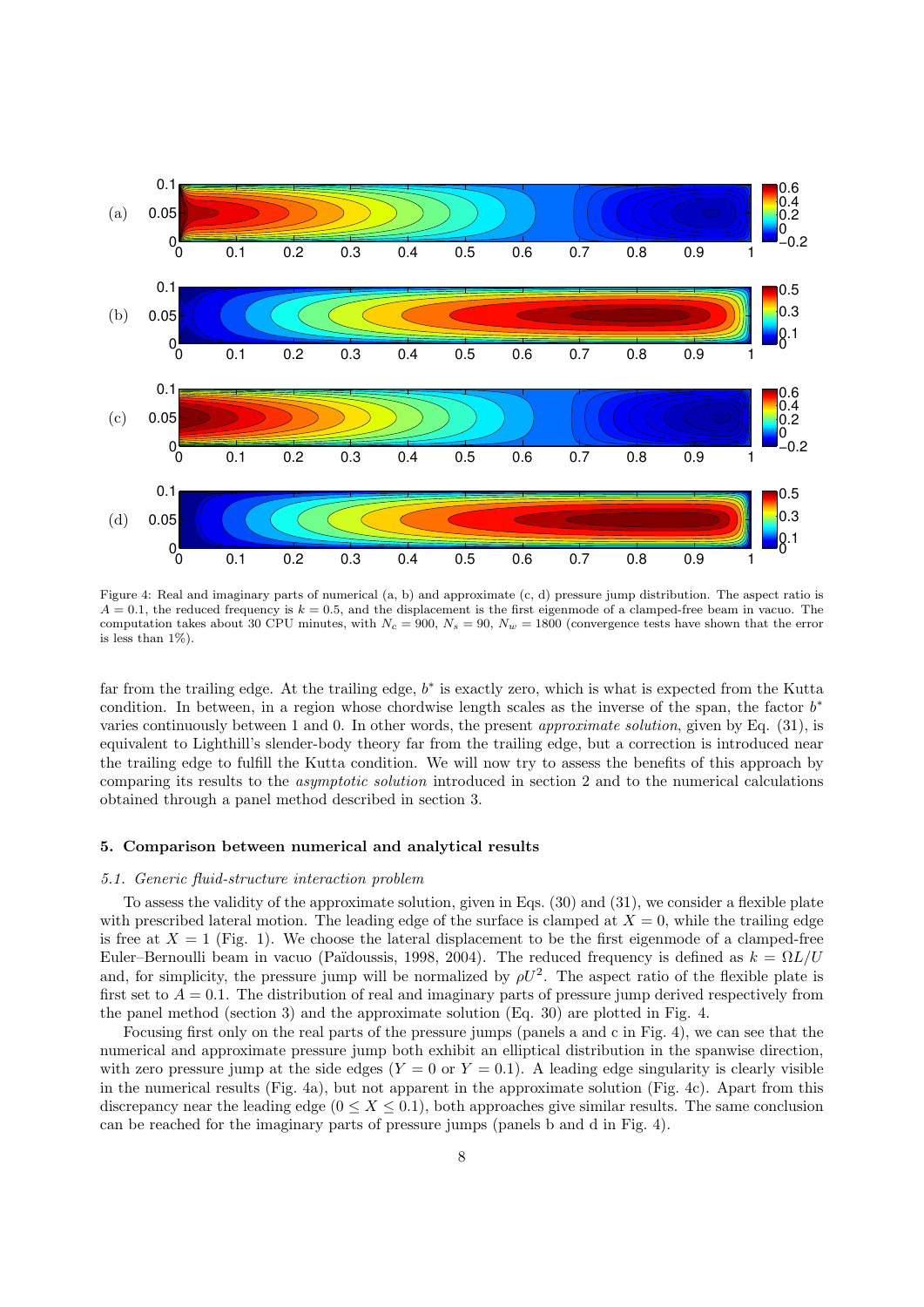

Figure 5: Real (a) and imaginary (b) parts of the force per unit length. The parameters are the same as in Fig. 4.

To reach a more quantitative comparison, we now compare the results of the panel method (section 3), slender-body theory (Lighthill, 1960), the asymptotic solution (section 2), and the approximate solution (section 4), by plotting the chordwise force distribution (Fig. 5), now normalized by  $\rho \pi H^2 U^2/(2L)$  since it is a force per unit length. For this relatively small aspect ratio, all four approaches give similar results in the interval  $0.1 \leq X \leq 0.9$ . Near the trailing edge, we see that the approximate solution gives the best result, with a force that is very close to the numerical results of the panel method (Fig. 5). In this region, slender-body theory is off, in particular because it does not fulfill the Kutta condition (i.e.  $F(X = 1) = 0$ ). and the asymptotic solution gives a good result except very close to the trailing edge, where it diverges.

Near the leading edge, the asymptotic solution shows the best agreement with the numerical solution, while slender-body theory and the approximate solution give a similar solution, which was expected since  $b^* \approx 1$  there (see discussion in section 4). The singularity at the leading edge results from a suction effect that could be probably be added in the model (Lighthill, 1970; Wu, 1971; Paraz et al., 2016). Note that this inverse-square-root singularity is integrable and does not play a major role in most applications since the leading edge is clamped and the aerodynamic loads applied near the trailing edge thus do negligible work. Note also that this singularity does not pose any problem for the numerical panel method thanks to its integrability.

To evaluate the pros and cons of the approximate solution for moderate aspect ratios, we now consider the same lifting-surface problem but with a larger aspect ratio:  $A = 0.3$ . The pressure jump distribution across the plate is plotted in Fig. 6, and the force distribution along the chord is plotted in Fig. 7. In Fig. 6, the comparison between the results of the panel method and the approximate solution leads to similar conclusions as for the smaller aspect ratio (Fig. 4). We find a good agreement except close to the leading edge. This is confirmed by comparing the force distributions in Fig. 7. The main difference with the results of aspect ratio  $A = 0.1$  (Fig. 5) is that the leading-edge and trailing-edge regions are now wider, which is what is expected since the length of these regions scales as the plate span.

The average thrust generated by the deforming plate can also be used to compare the different methods. Following Lighthill (1960), the thrust is evaluated by first calculating the mean rate of work  $\overline{W}$ , as the work done by the force  $F(X)$  for a displacement of velocity  $i\Omega h(X)$  averaged over one period of time

$$
\overline{W} = \frac{\Omega}{2\pi} \int_0^{\frac{2\pi}{\Omega}} \int_{-L}^{L} i\Omega h(X) F(X) dX dT.
$$
\n(32)

We then calculated the rate of kinetic energy lost into the wake as  $\frac{1}{2}\rho\pi H^2 U W^2(L)$ . When this power lost in the wake is subtracted from  $\overline{W}$ , we obtain the useful work of the thrust force  $\overline{T}U$ , which means that the average thrust force  $\overline{T}$  can be obtained through the equation

$$
\overline{T} = \frac{\overline{W}}{U} - \frac{1}{2} \rho \pi H^2 U W^2(L),\tag{33}
$$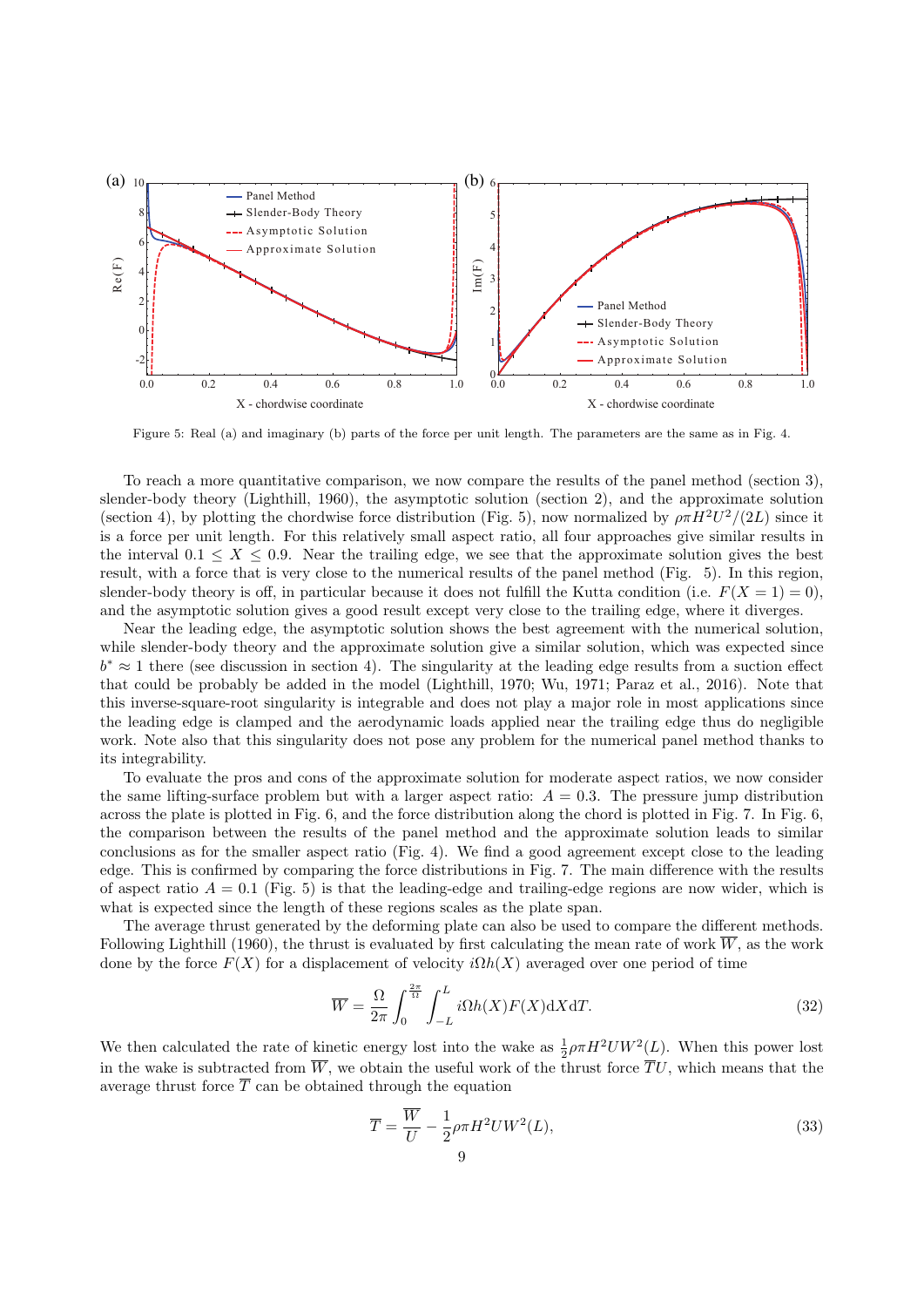

Figure 6: Same as Fig. 4 for an aspect ratio  $A = 0.3$ . The numerical parameters used are:  $N_c = 500$ ,  $N_s = 150$ ,  $N_w = 1000$ .

where  $\overline{W}$  is given by Eq. (32). As already noted by Lighthill (1960), in slender-body theory, the thrust has to be calculated through this energy-based approach and cannot be calculated by directly projecting the force along the x-direction. We now assume that the lateral displacement of the plate is again the first mode of a clamped-free bream with a reduced frequency  $k = 10$  (the value  $k = 0.5$  used in Figs. 4 and 5 could also be used but would yield a negative thrust). Using the formulation of the force given by Eqs. (10) and (31), for respectively the slender-body theory and the proposed approximate method, and inserting it into Eq.(33), the average thrust can be calculated for any aspect ratio. These results are then compared to the numerical results obtained with the paned method in Fig. 8. Note that the asymptotic solution described in §2 cannot be used to calculate the thrust since the force has non-integrable singularities at the leading and trailing edges. It appears that the approximate solution give better results than slender-body theory. As expected, slender-body theory tends to overestimate the thrust generated because of the finite pressure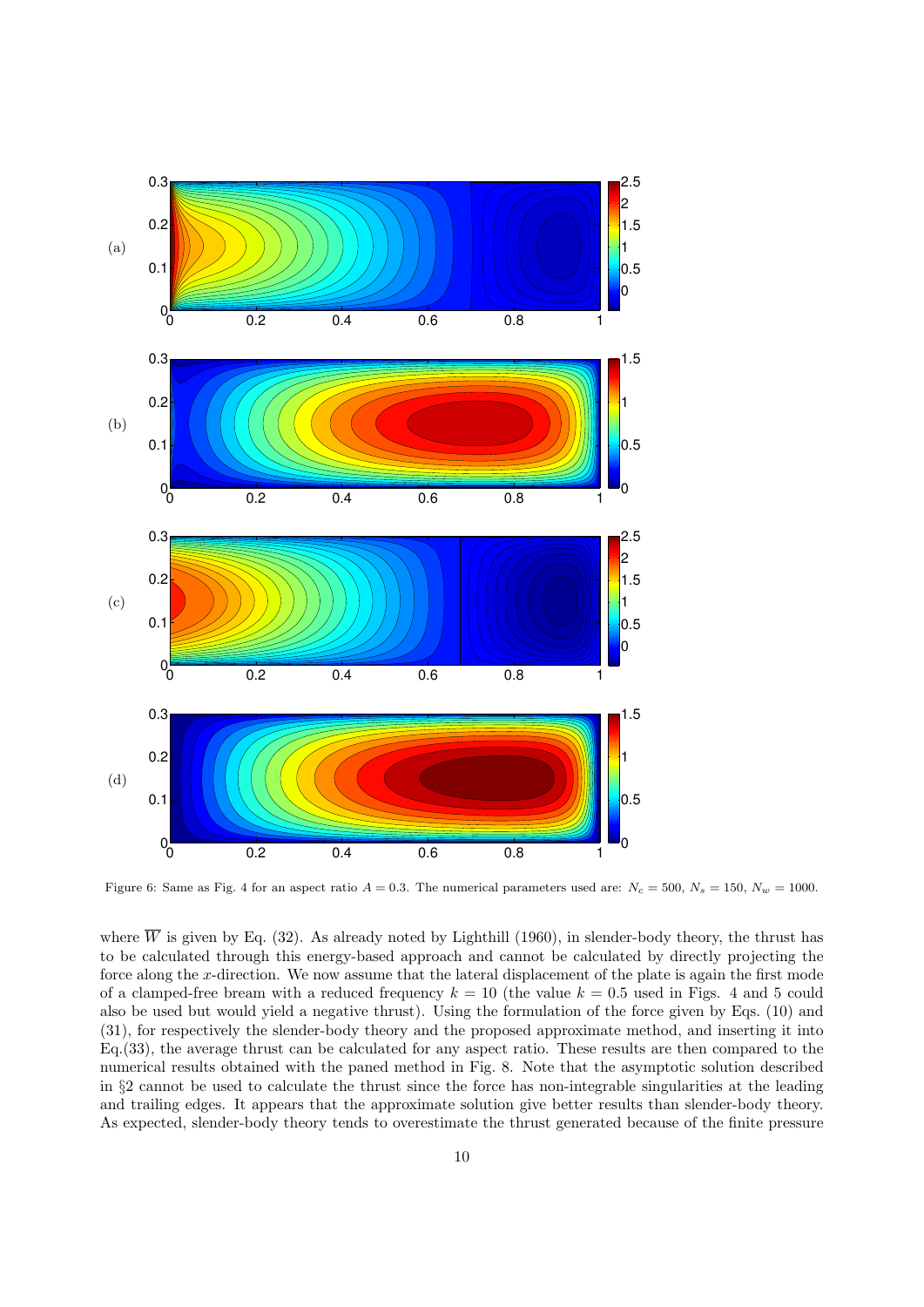

Figure 7: Same as Fig. 5 for an aspect ratio  $A = 0.3$ .

jump at the trailing edge that contributes to the thrust generation. When Kutta condition is enforced, as it is the case in the approximate solution and in the numerical panel method, the pressure jump at the trailing edge is zero and the thrust is notably reduced.



Figure 8: Comparison of the average thrust calculated with the panel method, slender-body theory, and the proposed approximate method. The displacement is the first eigenmode of a clamped-free beam, with reduced frequency  $k = 10$ . Note that the asymptotic method cannot be used to calculate the thrust as it diverges.

These results, and other tests that have been made with different reduced frequencies or different eigenmodes (not reproduced here), give credit to the approximate solution proposed in this paper. This approximate solution describes the aerodynamic loads better than Lighthill's slender-body theory, especially for moderate aspect ratios and near the trailing edge. Although the asymptotic solution may be more rigorous from a mathematical point of view, its numerical implementation is difficult because of the presence of finite-part integrals. In addition, the asymptotic solution diverges at the trailing edge, which may be a problem in some applications. This is why we believe the use of the approximate solution is preferable. Its implementing cost is minimal compared to slender-body theory and the Kutta condition is ensured at the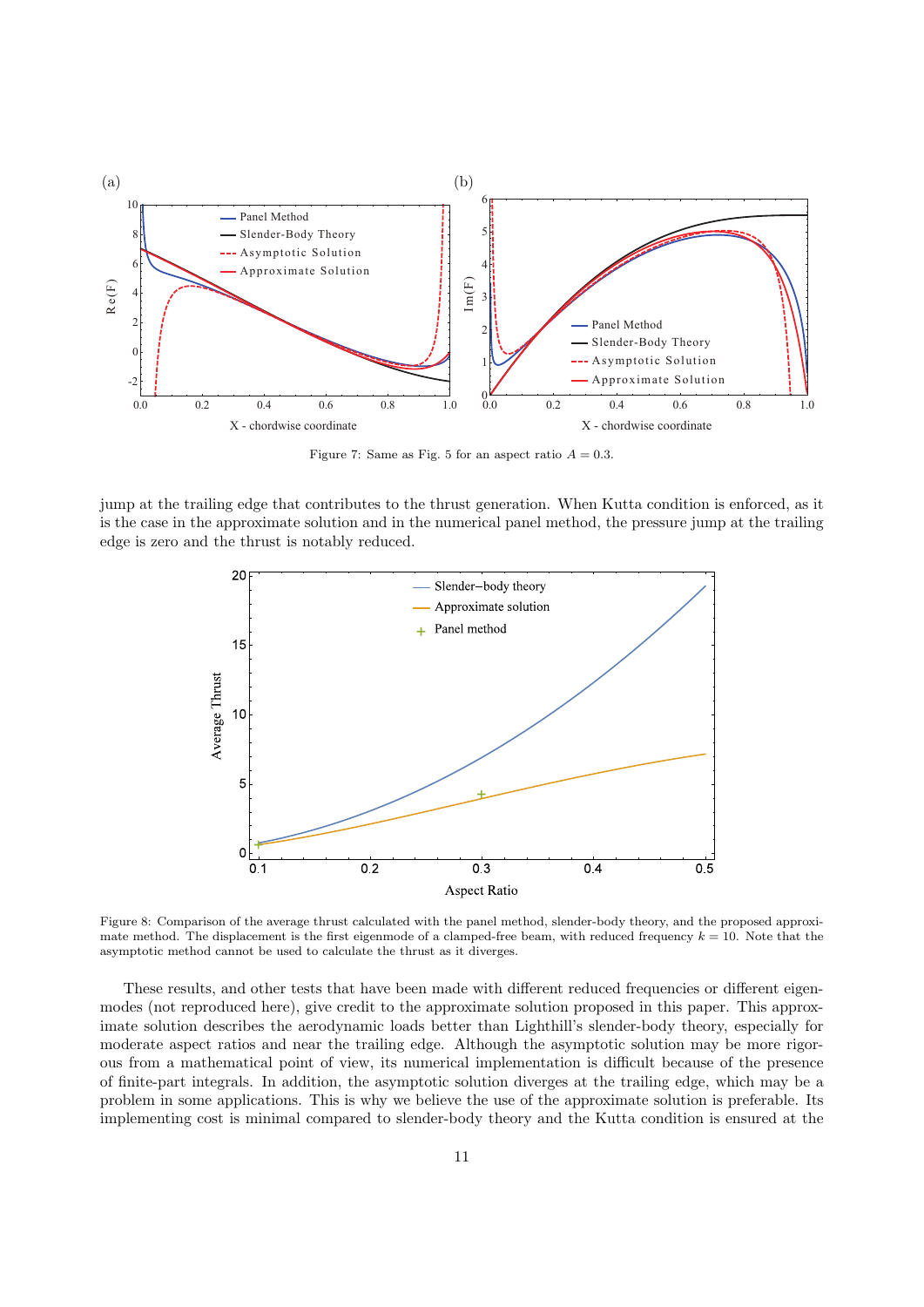

Figure 9: Critical flow velocity  $U_c^*$  as a function of aspect ratio A for a clamped free plate of mass ratio  $M^* = 1$ . Crosses are the results from Eloy et al. (2007). The black curve is the marginal stability curve derived with slender-body theory and the red curve shows the result with the approximate solution.

trailing edge.

#### 5.2. Application to the flag instability

To further evaluate the interest of the proposed approximate solution for fluid-structure interaction problems, we will now examine its application to the flag instability (Pa¨ıdoussis, 2004; Shelley and Zhang, 2011). We consider again a clamped-free rectangular plate immersed in a potential flow of incoming velocity U (Fig. 1). Its semi-span is H, its semi-chord is L, its mass per unit area  $\rho_n$ , and flexural rigidity D. We neglect viscoelastic damping and tension due to the skin friction or nonlinear effects.

Following Eloy et al. (2007), we use 2L, U,  $2L/U$ ,  $\rho U^2$  as the characteristic length, velocity, time, and pressure to make the problem dimensionless. The motion of flexible plate is then governed by the linearized Euler-Bernoulli beam equation

$$
\frac{\partial^2 z}{\partial t^2} + \frac{1}{U^{*2}} \frac{\partial^4 z}{\partial x^4} + M^* F_0^a = 0,
$$
\n(34)

where  $U^*$  is the reduced flow velocity and  $M^*$  is the mass ratio,

$$
U^* = 2\sqrt{\frac{\rho_p}{D}}LU, \quad M^* = \frac{2\rho L}{\rho_p},\tag{35}
$$

and  $F_0^a$  is the dimensionless force per unit length exerted by the plate on the fluid, which is given by the approximate solution (31).

This linear stability problem can be solved by decomposing the lateral deflection onto the eigenmodes of a clamped-free plate in vacuo. For a mass ratio  $M^*$ , aspect ratio A immersed in a flow of reduced velocity U ∗ , the plate is stable if the growth rates of all flutter modes are negative; otherwise it is unstable. The critical velocity  $U_c^*$  is the reduced flow velocity at which at least one flutter mode becomes unstable, when increasing  $U^*$  from zero.

For a plate of mass ratio  $M^* = 1$ , the critical flow velocity is plotted as a function of the aspect ratio A in Fig. 9. The results obtained using slender-body theory and the approximate solution are compared to the results of Eloy et al. (2007) obtained with a numerical spectral method. This comparison shows that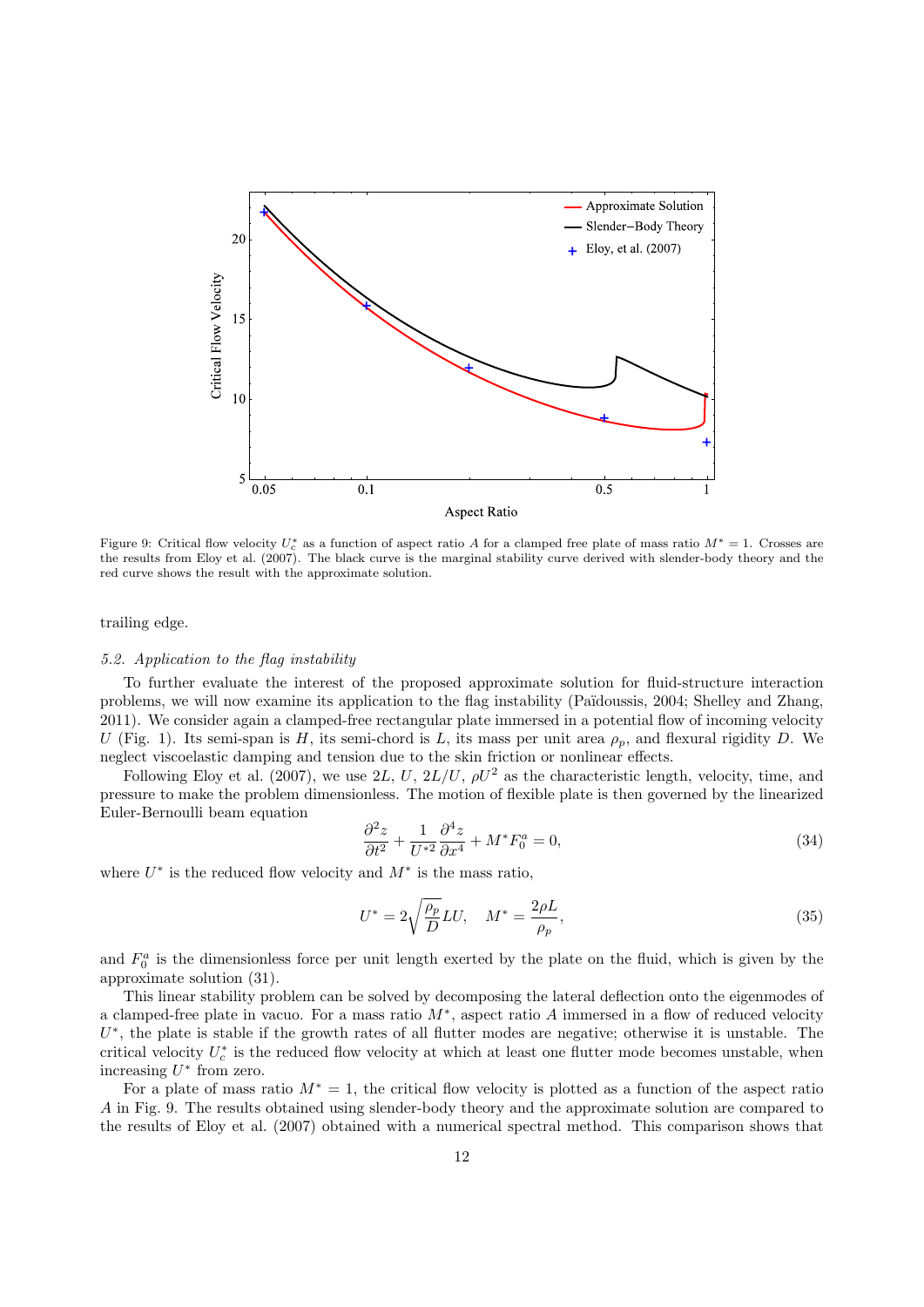slender-body theory fails for aspect ratios  $A \gtrsim 0.2$ , while the approximate solution gives accurate results up to  $A \approx 0.7$ . This shows that the approximate solution, which can be viewed as a simple correction of Lighthill's slender-body theory, allows to extend the domain of validity up to moderate aspect ratios. Note that the discontinuities of  $U_c^*$  in Fig. 9 (when  $A = 0.54$  for the black curve,  $A = 0.98$  for the red one) correspond to shifts of the unstable flutter mode.

## 6. Conclusion

In this paper, we have proposed a method to improve Lighthill's slender-body theory for moderate aspect ratios. We started by recalling how the lifting-surface problem is stated and we gave an asymptotic correction of slender-body theory. We then briefly described a panel method in the frequency domain that has been used to obtain numerical results and compare them with the proposed analytical approaches. Finally, we proposed an approximate solution of the lifting-surface problem that can be viewed as a correction of slender-body theory near the trailing edge.

To assess the benefits of the proposed approximate solution, we applied it to two problems: a generic lifting-surface problem and the flutter instability of a flexible plate (the flag instability). In the generic problem, we compared the pressure jump distribution due to an imposed periodic displacement with the four methods: the panel method, slender-body theory, the asymptotic solution, and the approximate solution. For lifting surfaces of small and moderate aspect ratios, the approximate solution gave superior results, except near the leading edge. In particular, the Kutta condition is fulfilled in the approximate solution, but not in the slender-body theory, nor in the asymptotic solution. In the flag instability problem, we calculated the critical flow velocity with slender-body theory and the approximate solution, and compared those results to those of a spectral method (Eloy et al., 2007). Again, the approximate solution appeared superior to slender-body theory for moderate aspect ratios.

The main contribution of this paper is the approximate solution of the lifting-surface problem given in Eqs. (30) and (31). This approximate solution can be viewed as a correction of Lighthill's slender body theory near the trailing edge that satisfies a Kutta condition. Although the proposed approximate solution is simple to implement and has no extra cost compared to Lighthill's slender-body theory, it appeared to give better results, in particular for moderate aspect ratios. We hope this approach will prove useful and will be applied in fluid structure interaction problems.

### 7. Acknowledgments

Z.Y. acknowledges support from the China Scholarship Council (No. 201204490206).

#### References

Albano, E., Rodden, W.P., 1969. A doublet-lattice method for calculating lift distributions on oscillating surfaces in subsonic flows. AIAA J. 7, 279–285.

Alexander, R.M., 1977. Swimming, in: Alexander, R.M., Goldspink, G. (Eds.), Mechanics and energetics of animal locomotion, Chapman & Hall, London. pp. 222–248.

Anderson, E.J., McGillis, W.R., Grosenbaugh, M.A., 2001. The boundary layer of swimming fish. J. Exp. Biol. 204, 81–102.

Brandao, M.P., 1987. Improper integrals in theoretical aerodynamics - The problem revisited. AIAA J. 25, 1258–1260.

Candelier, F., Boyer, F., Leroyer, A., 2011. Three-dimensional extension of Lighthill's large-amplitude elongated-body theory of fish locomotion. J. Fluid Mech. 674, 196–226.

Candelier, F., Porez, M., Boyer, F., 2013. Note on the swimming of an elongated-body in a non-uniform flow. J. Fluid Mech. 716, 616–637.

Carleman, T., 1922. Sur la résolution de certaines équations intégrales. Almqvist & Wiksells.

Crighton, D.G., 1985. The Kutta condition in unsteady flow. Ann. Rev. Fluid Mech. 17, 411–445.

- Ehrenstein, U., Eloy, C., 2013. Skin friction on a moving wall and its implications for swimming animals. J. Fluid Mech. 718, 321–346.
- Eloy, C., Doaré, O., Duchemin, L., Schouveiler, L., 2010. A unified introduction to fluid mechanics of flying and swimming at high Reynolds number. Exp. Mech. 50, 1361–1366.

Eloy, C., Lagrange, R., Souilliez, C., Schouveiler, L., 2008. Aeroelastic instability of cantilevered flexible plates in uniform flow. J. Fluid Mech. 611, 97–106.